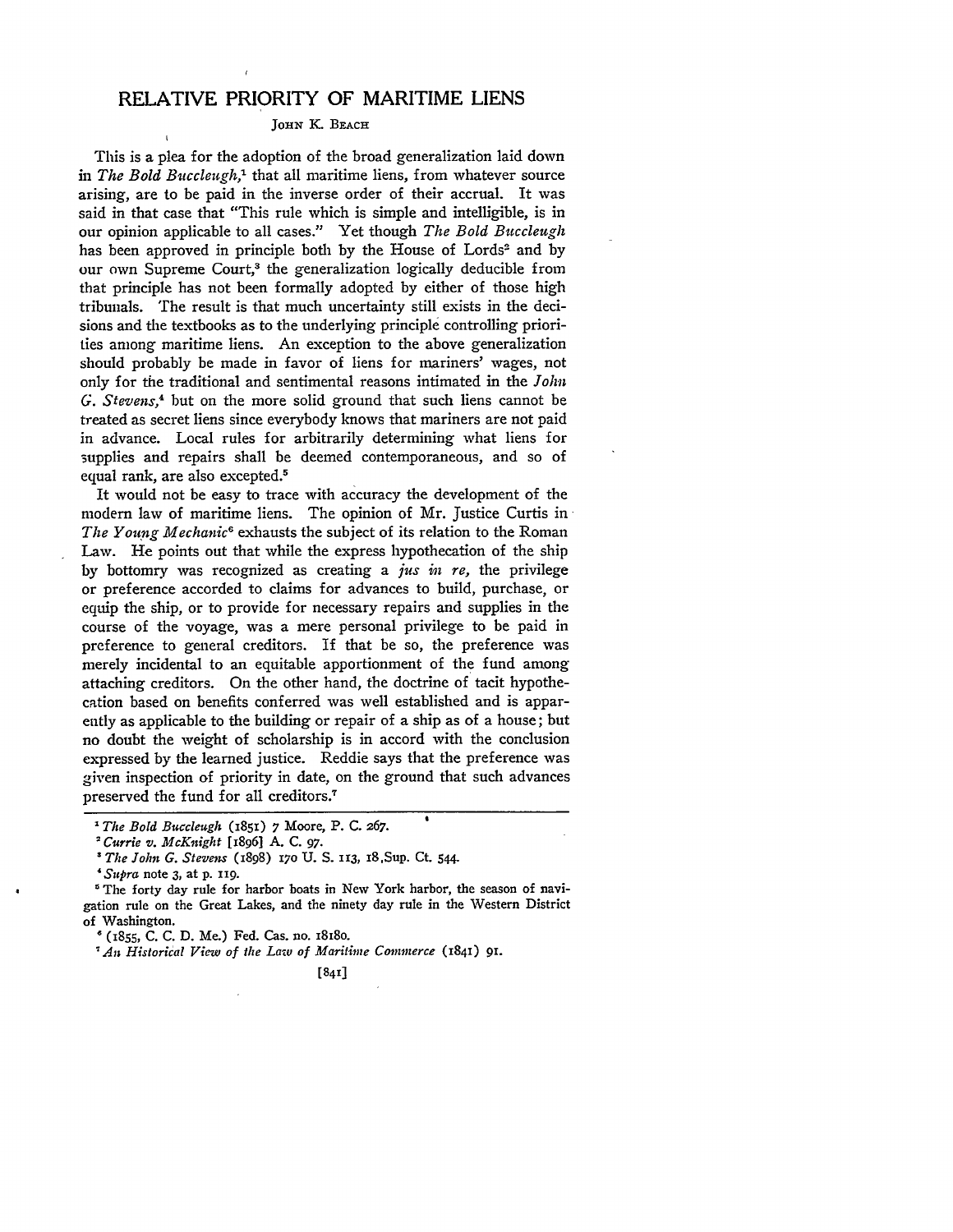in the dark ages following the fall of Rome commercial law practically disappears from our sight, and when the revival of sea commerce required a restatement of the maritime law, the prejudice against secret liens on movables had imbedded itself so deeply into the local law of England and of most European states that even the express hypothecation of ships **by** bottomry was, for a time, excluded.8 In the Rules of Oleron and the Laws of Wisly, a tacit hypothecation of the ship is recognized for money borrowed in a foreign port, which probably originated in the necessity of some device for giving the ship credit in a foreign port, rather than from any conscious adoption of the Roman doctrine of hypothecation. Such would seem to be the explanation of Reddie's statement that express hypothecations **by** bottomry and respondentia first reappear in the code of the Hanse Towns.9 It is not necessary to this discussion to pursue any further the development of the maritime lien on the continent.

In England the idea of jurisdiction over the ship founded upon a pre-existing maritime lien seems not to have arisen until a later date. Characteristically, it grew out of the procedure, and also out of the attempt to put the Admiralty jurisdiction beyond the reach of writs of prohibition issued **by** the Common Law courts. Its development is stated by Jeune, J. in *The Dictator*,<sup>10</sup> in Halsbury's Laws of England,<sup>11</sup> and by Maclachlan.<sup>12</sup> From these it appears that the Admiralty jurisdiction was first exercised **by** the arrest of the defendant as a mode of compelling him to give bail for appearance and security. Then the seizure of any of the defendant's property found in tidal waters was substituted for the arrest of his person, and finally the seizure became limited to the very ship in question. Up to this stage of its development, the English maritime lien was merely a procedural remedy. As to the origin of the idea that the seizure was for the purpose of enforcing a pre-existing lien which had attached to the ship at a place beyond the common law jurisdiction, Lord Halsbury says in a note, "One opinion is that the source is to be found in the ancient law of *deodand,* the ship being supposed to be itself responsible to the amount of the claim against it (see Holmes, *Common Law* **pp. 25-27)** but the more tenable theory would seem to be that the present law of maritime lien has sprung from the Admiralty practise of arrest to compel appearance and security." $13$  Of course, the courts of a country which was once a province of Rome, and in whose Black Book of the Admiralty the Rules of Oleron are inscribed, were not ignorant of the doctrine of hypothecatibn. As early as **1711** Lord Holt is reported as

- <sup>12</sup> Law of Merchant Shipping (5th ed. 1911) 785.
- "Vol. **i, p.** 61.

**<sup>8</sup> I** Ripert, *Droit Maritime* **(2d** ed. i92o) **20.**

Reddie, *op. cit.* **255.**

**<sup>[1892]</sup>** P. 304, **311.**

**SVol. i, p. 6o.**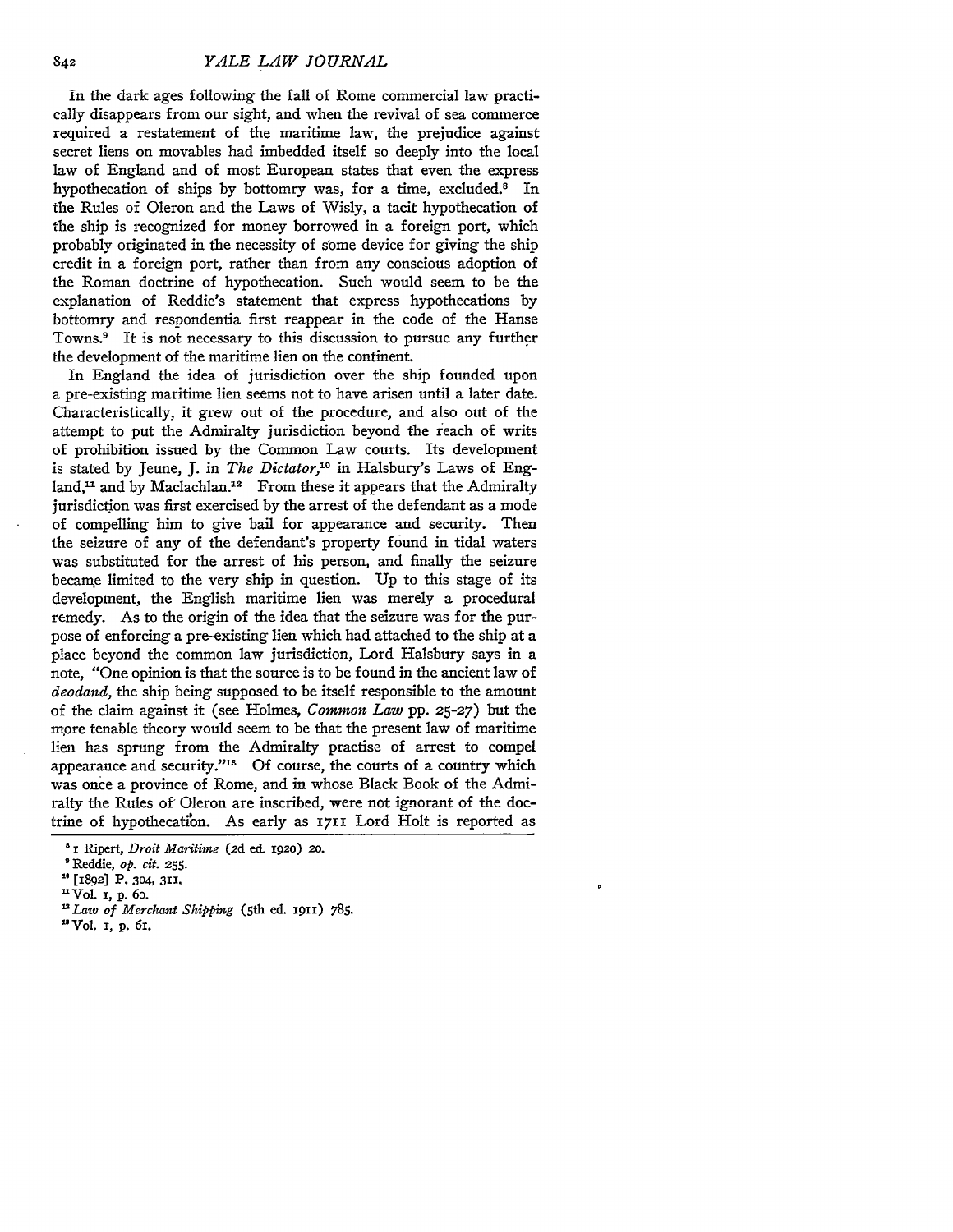saying, **"By** the maritime law every contract of the master implies an hypothecation; but by the common law it is not so, unless it be so expressly agreed."<sup>14</sup> Whatever may have been the course of its development, there can be no doubt that the concept, which finally emerged, of a *jus in re* expressly or tacitly created by contracts of the master necessary to the completion of the voyage, was borrowed from Rome.

Referring to our own law, Mr. Justice Curtis, in *"The Young Mechanic*,"<sup>15</sup> since approved by the Supreme Court,<sup>16</sup> identified the maritime lien with Pothier's definition of hypothecation, and declared it to be "The right which a creditor has in a thing of another, which right consists in the power to cause that thing to be sold in order to have the debt paid out of the price. This is a *jus in* re."

Thus, until within recent years, the maritime lien of the English and American law was identified with Roman hypothec, despite the fact that at the Roman law successive hypothecations, being primarily intended solely for the security of the creditor, were for that reason normally payable in the order of their priority. But since the master's authority to hypothecate the ship, when necessary, is not chiefly for the security of the creditor, but is primarily to give credit to the'ship for the further prosecution of the voyage, it is necessary to give each successive lienor a preference over all antecedent liens, of whose existence and amount the creditor can have no knowledge, and no means of information upon which he can safely rely. Before *The Bold Buccleugh* was decided, this necessity for giving full credit to the ship, whenever the necessity for hypothecation might arise, furnished, I think, the true and only logically adequate reason for paying contract liens in the inverse order of their priority in point of time.<sup>17</sup>

However that may be, the old theory that contract liens were to be marshalled on the basis of benefits conferred, as if maritime liens were "in the nature of rewards for services rendered,"<sup>18</sup> prevailed and indeed still prevails. Such a theory of preference is manifestly inapplicable to claims for damage done by a ship, and so when the English Act of 184o gave back to their admiralty courts jurisdiction *in rem* for damage done by ships, two new questions presented themselves,  $(I)$  whether the statute intended to impose a maritime lien on the offending ship, and, if so, (2) upon what theory were such liens

*<sup>&</sup>quot;* **\$wtin** *v. Bullar (1701,* **K.** B.) **i** Salk. 34.

**<sup>&#</sup>x27;** *Supra* note *6,* at **p.** 874.

*<sup>&</sup>quot;The I. E. Ruimbell* (893) 148 U. S. **1,** 13 Sup. Ct. 498.

<sup>&</sup>lt;sup>17</sup> "The vessel must get on; this is the consideration which controls every other." *St. Jago de Cuba* (1824, U. S.) 9 Wheat. 409. "It is essential that she should be self-reliant,-that she should be able to obtain on her **own** account needed repairs and supplies." *Piednwnt Coal Co. v. Seaboard Fisheries* **Co.** (192o) 254 **U.** S. **I, 9; 41** Sup. Ct **i** *3. The Hope* (1873, Adm.) **28** L. T. 287.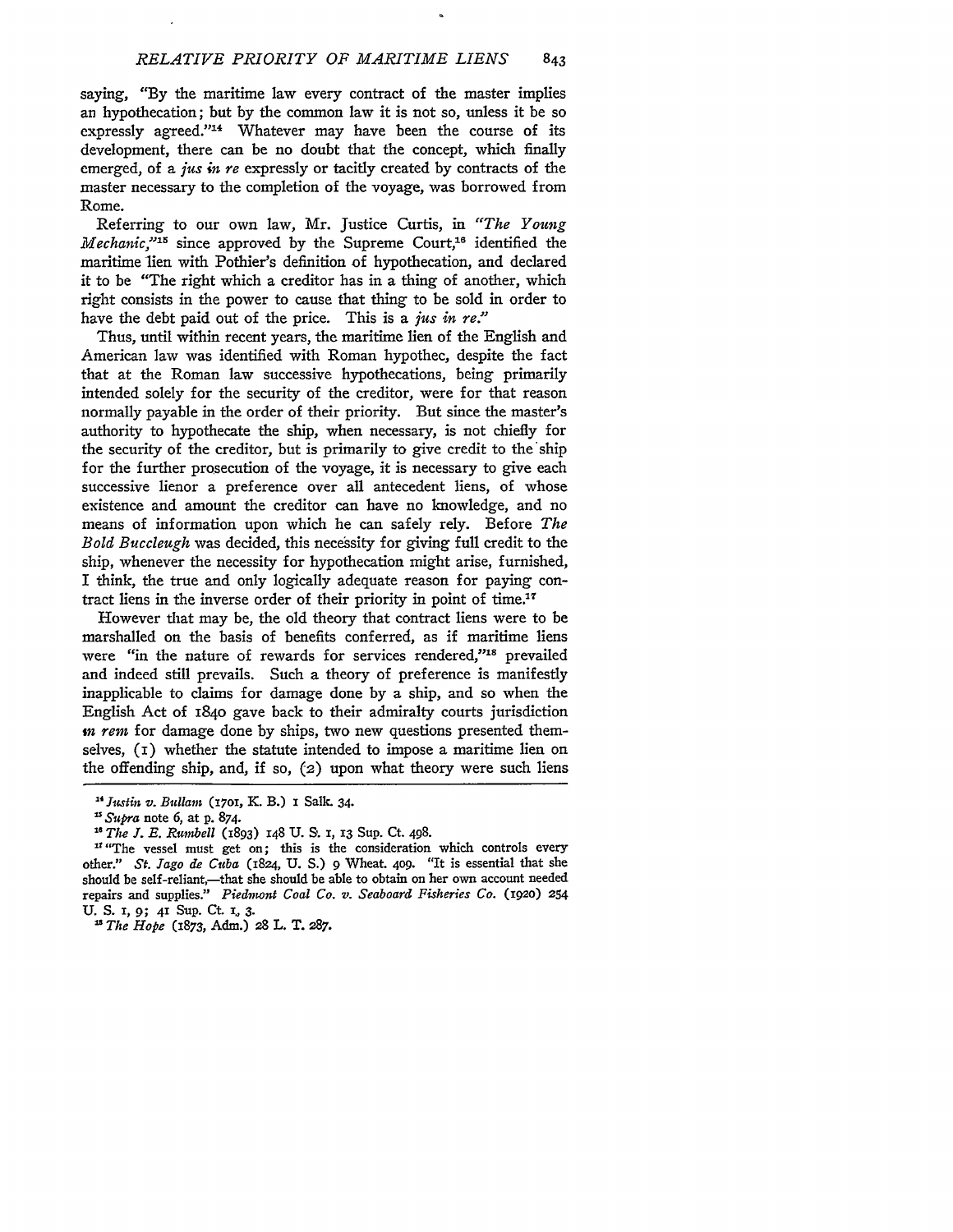to be ranked in priority of payment, either as between successive liens ex *delicto,* or with relation to contract liens. These questions came to the Privy Council for decision in *The Bold Buccleugh,* and Jervis, J., delivering judgment for the court, referred to *The Aline,* decided by Dr. Lushington, saying, "In that case, there was a bottomry bond before and after the collision, and the court held that the claim for damage in a proceeding *in rem* must be preferred to the 'first bondholder, but was not entitled against the second bondholder to the increased value of the vessel by reason of the repairs effected at his cost. The interest of the first bondholder taking effect from the period when his lien first attached, he was so to speak a part owner in interest at the date of the collision, and the ship in which he and others were interested was liable to its value at that date for the injury done, without reference to his claim. So by the collision the interest of the claimant attached, and dating from that event, the ship in which he was interested having been repaired was put in bottomry *by* the master acting for all parties, and he would be bound by that transaction. This rule, which is simple and intelligible, is in our opinion applicable in all cases."

It is apparent that this judgment marks a distinct step in the evolution of the modem concept of a maritime lien, for it lays down for the first time, in the English law, the proposition that the right **of** property conferred on the lienor by the maritime lien carries with it all the risks attendant upon his part ownership in the vessel. And, if that be accepted, it must follow, as the court says, that the rule is applicable to all cases, and that his interest is subjected to every subsequent lien. The rule of preference in payment is thus put upon the secure basis of substantive law, as distinguished from remedial procedure. In *Currie v. McKnight2 °* Lord Watson said of *The Bold Buccleugh,* "The principle of that decision has been accepted in the American Courts; and in the Admiralty Courts of England it has for nearly forty years been followed in a variety of cases in which lien for damages done by a ship has been preferred to claims for salvage and seamen's wages and upon bottomry bonds." In adopting and approving the principle announced, our Supreme Court was even more specific saying, "All the interests, existing at the time of the collision, in the offending vessel, whether by way of part ownership, of mortgage, of bottomry bond, or of other maritime lien for repairs or supplies, arising out of contract with the owners or agents of the vessel, are parts of the vessel itself<sup>20a</sup> and as such are bound by and responsible for her wrongful acts. Any one who had furnished necessary supplies to the vessel before the collision, and had thereby acquired under our law a maritime lien or privilege in the vessel herself, was, as was said

**<sup>&#</sup>x27;** (1798, Adm.) i Wm. Rob. iii.

*<sup>2</sup> oSupra* note **2.**

<sup>&</sup>lt;sup>20</sup><sup>2</sup> Italics are those of the present writer.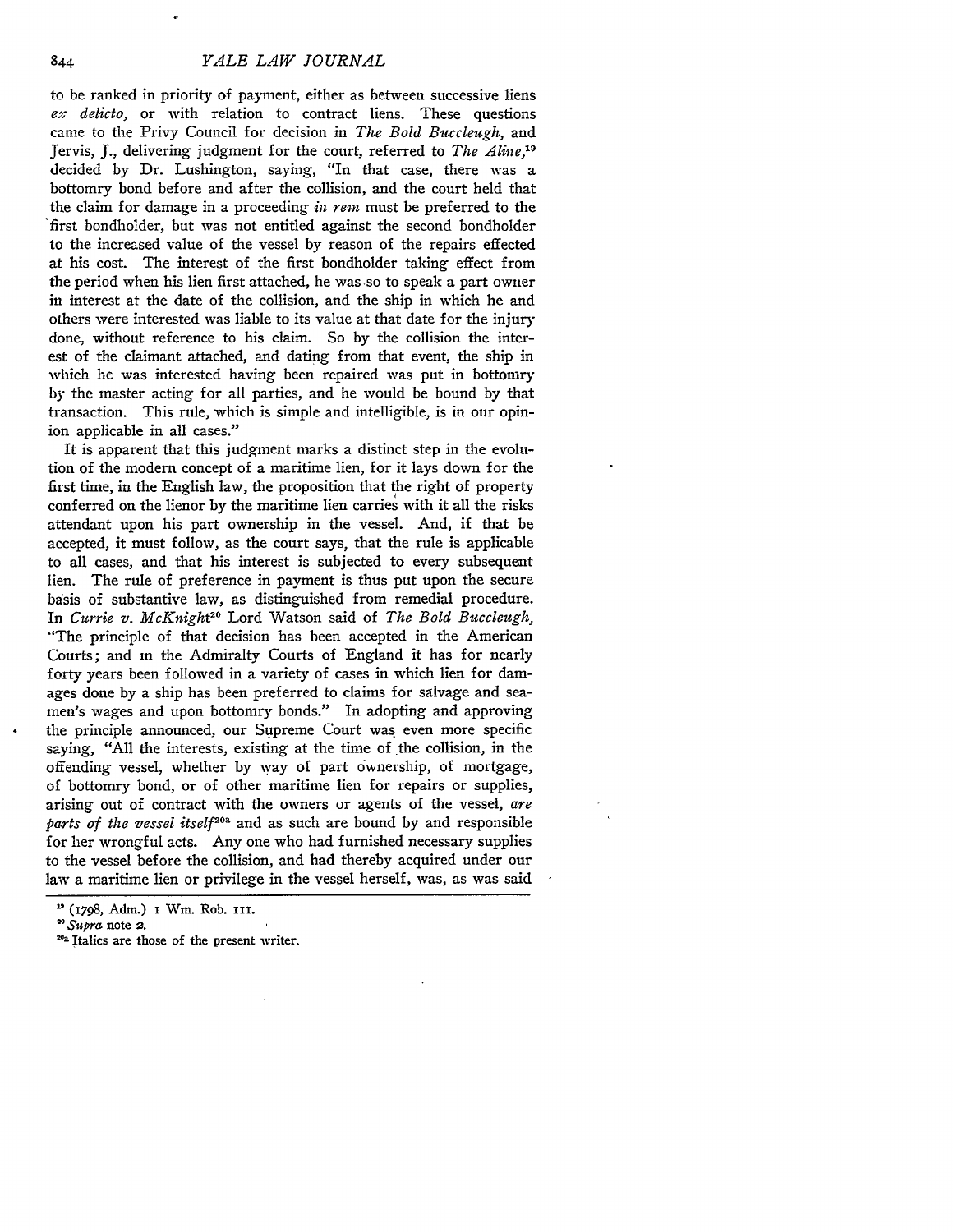in *The Bold Buccleugh,* before cited, of the holder of an earlier bottonmry bond under the law of England, so to speak, a part owner in interest at the date of the collision, and the ship in which he and others were interested was liable to its value at that date for the injury alone, without reference to his claim."<sup>21</sup> True the Supreme Court was dealing in that case with the particular instance of the priority of a later lien *ex delicto* over a lien *ex contractu* and, following its tradition, limited its decision to the case before it. But the principle that liens *ex contractu* "are parts of the vessel itself," is equally applicable to liens *ex delicto,* for it rests upon the nature of the interest acquired by the lienor, and not upon the transaction out of which the particular lien arose. That must be so unless there is more than one kind of a maritime lien, which is unheard of. Besides, it will be remembered that *The Bold BUccleugh* applied the almost self-evident proposition that a proprietary interest is subject to the ordinary risks of ownership, to three successive liens arising from bottomry, collisions and bottomry. It is submitted that *The John G. Stevens* authorizes, and indeed logically establishes the broad generalization laid down in *The Bold Buccleugh.* Such a simplification of the law governing the priority of maritime liens is much needed. The main current of authority is drifting slowly toward the doctrine of paying all maritime liens in the inverse order of their attachment, but much confusion of principle and authority still exists. This confusion results from the persistence of a complex of inadequate and more or less inconsistent theories. Some of them represent past stages in the gradual development of the concept of the lien. Thus the attempt to marshal liens according to benefits conferred corresponds roughly to the stage where the lien was treated as a procedural remedy, and the proceeds of the ship as a fund to be distributed equitably among attaching creditors. It takes two forms, one of which classifies liens in the order of their supposed inherent merit:<sup>22</sup> the other, and more commonly accepted, gives preference to that lien which has most immediately preserved or enhanced the common security. Neither of these rules is applicable to tort liens; in fact they originated in England at a time when the admiralty jurisdiction *in rem* for damage done by a ship was prohibited. The first is quite inconsistent with the original purpose of the maritime lien, i. e., to give the ship credit for any emergency in a foreign port. If it were generally adopted in the maritime law, no more money could be borrowed on bottomry, which is always placed at the bottom of the list. The second works well enough as applied to contract liens, for it generally pays them in the inverse order of their attachment, but it sometimes fails to justify its equitable pretensions, as when the entire fund is swallowed at one gulp by the latest benefactor. Other theories of priority are drawn from maxims of the civil codes.

*<sup>&#</sup>x27; The John G. Stevens, supra* note 3, at **p.** 123.

**<sup>&#</sup>x27;226 Cyc. 8o5-6;** Hughes, *Admiralty* (09o) **331.**